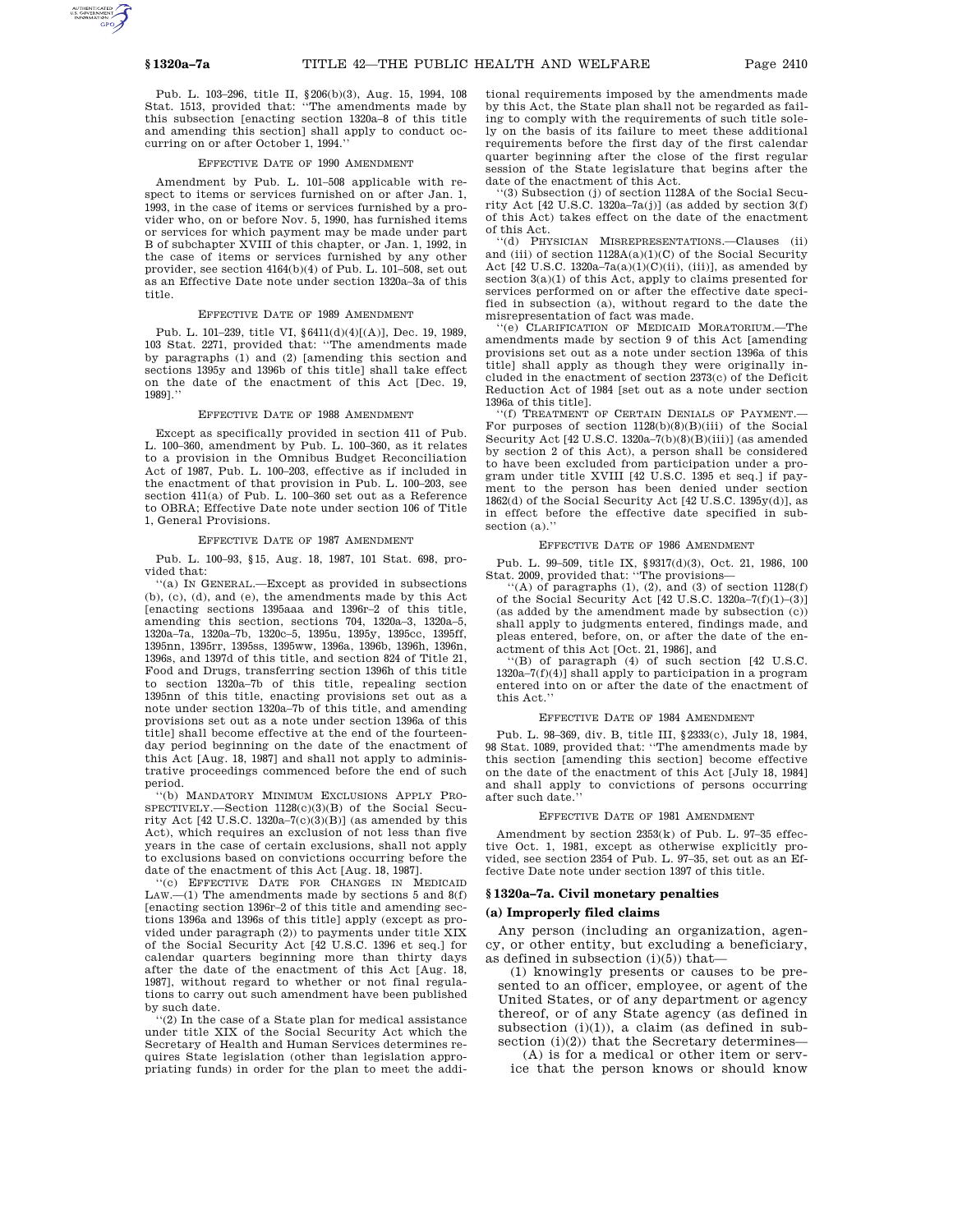was not provided as claimed, including any person who engages in a pattern or practice of presenting or causing to be presented a claim for an item or service that is based on a code that the person knows or should know will result in a greater payment to the person than the code the person knows or should know is applicable to the item or service actually provided,

(B) is for a medical or other item or service and the person knows or should know the claim is false or fraudulent,

(C) is presented for a physician's service (or an item or service incident to a physician's service) by a person who knows or should know that the individual who furnished (or supervised the furnishing of) the service—

(i) was not licensed as a physician,

(ii) was licensed as a physician, but such license had been obtained through a misrepresentation of material fact (including cheating on an examination required for licensing), or

(iii) represented to the patient at the time the service was furnished that the physician was certified in a medical specialty by a medical specialty board when the individual was not so certified,

(D) is for a medical or other item or service furnished during a period in which the person was excluded from the Federal health care program (as defined in section 1320a–7b(f) of this title) under which the claim was made pursuant to Federal law.1

(E) is for a pattern of medical or other items or services that a person knows or should know are not medically necessary;

(2) knowingly presents or causes to be presented to any person a request for payment which is in violation of the terms of (A) an assignment under section 1395u(b)(3)(B)(ii) of this title, or (B) an agreement with a State agency (or other requirement of a State plan under subchapter XIX) not to charge a person for an item or service in excess of the amount permitted to be charged, or (C) an agreement to be a participating physician or supplier under section  $1395u(h)(1)$  of this title, or (D) an agreement pursuant to section  $1395cc(a)(1)(G)$ of this title;

(3) knowingly gives or causes to be given to any person, with respect to coverage under subchapter XVIII of inpatient hospital services subject to the provisions of section 1395ww of this title, information that he knows or should know is false or misleading, and that could reasonably be expected to influence the decision when to discharge such person or another individual from the hospital;

(4) in the case of a person who is not an organization, agency, or other entity, is excluded from participating in a program under subchapter XVIII or a State health care program in accordance with this subsection or under section 1320a–7 of this title and who, at the time of a violation of this subsection—

(A) retains a direct or indirect ownership or control interest in an entity that is participating in a program under subchapter XVIII or a State health care program, and who knows or should know of the action constituting the basis for the exclusion; or

(B) is an officer or managing employee (as defined in section 1320a–5(b) of this title) of such an entity;

(5) offers to or transfers remuneration to any individual eligible for benefits under subchapter XVIII of this chapter, or under a State health care program (as defined in section 1320a–7(h) of this title) that such person knows or should know is likely to influence such individual to order or receive from a particular provider, practitioner, or supplier any item or service for which payment may be made, in whole or in part, under subchapter XVIII, or a State health care program (as so defined);

(6) arranges or contracts (by employment or otherwise) with an individual or entity that the person knows or should know is excluded from participation in a Federal health care program (as defined in section 1320a–7b(f) of this title), for the provision of items or services for which payment may be made under such a program;

(7) commits an act described in paragraph (1) or (2) of section 1320a–7b(b) of this title;

 $(8)^2$  knowingly makes, uses, or causes to be made or used, a false record or statement material to a false or fraudulent claim for payment for items and services furnished under a Federal health care program; or 3

 $(9)^4$  fails to grant timely access, upon reasonable request (as defined by the Secretary in regulations), to the Inspector General of the Department of Health and Human Services, for the purpose of audits, investigations, evaluations, or other statutory functions of the Inspector General of the Department of Health and Human Services;

 $(8)^2$  orders or prescribes a medical or other item or service during a period in which the person was excluded from a Federal health care program (as so defined), in the case where the person knows or should know that a claim for such medical or other item or service will be made under such a program;

 $(9)^4$  knowingly makes or causes to be made any false statement, omission, or misrepresentation of a material fact in any application, bid, or contract to participate or enroll as a provider of services or a supplier under a Federal health care program (as so defined), including Medicare Advantage organizations under part C of subchapter XVIII, prescription drug plan sponsors under part D of subchapter XVIII, medicaid managed care organizations under subchapter XIX, and entities that apply to participate as providers of services or suppliers in such managed care organizations and such plans;<sup>5</sup>

(10) knows of an overpayment (as defined in paragraph (4) of section 1320a–7k(d) of this title) and does not report and return the overpayment in accordance with such section;

<sup>1</sup>So in original. Probably should be ''law, or''.

<sup>2</sup>So in original. Two pars. (8) have been enacted.

<sup>3</sup>So in original. The word ''or'' probably should not appear.

<sup>4</sup>So in original. Two pars. (9) have been enacted.

<sup>5</sup>So in original. Probably should be followed by ''or''.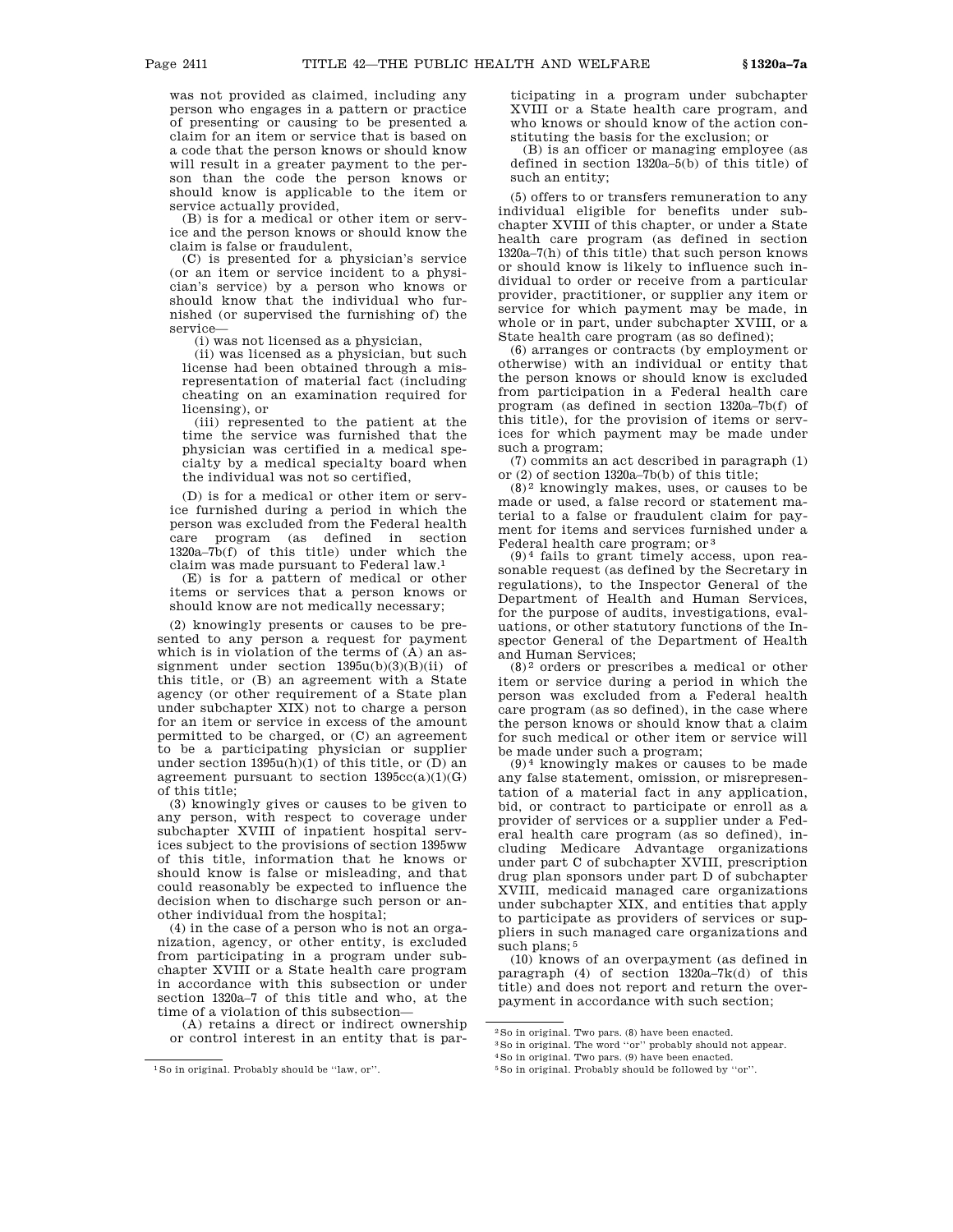shall be subject, in addition to any other penalties that may be prescribed by law, to a civil money penalty of not more than \$20,000 for each item or service (or, in cases under paragraph (3), \$30,000 for each individual with respect to whom false or misleading information was given; in cases under paragraph (4), \$20,000 for each day the prohibited relationship occurs; in cases under paragraph  $(7)$ , \$100,000 for each such act,<sup>6</sup> in cases under paragraph  $(8)$ ,<sup>7</sup> \$100,000 for each false record or statement,<sup>6</sup> or<sup>8</sup> in cases under paragraph  $(9)$ ,  $$15,000$  for each day of the failure described in such paragraph); 10 or in cases under paragraph  $(9)$ ,<sup>11</sup> \$100,000 for each false statement or misrepresentation of a material fact). In addition, such a person shall be subject to an assessment of not more than 3 times the amount claimed for each such item or service in lieu of damages sustained by the United States or a State agency because of such claim (or, in cases under paragraph (7), damages of not more than 3 times the total amount of remuneration offered, paid, solicited, or received, without regard to whether a portion of such remuneration was offered, paid, solicited, or received for a lawful purpose; or in cases under paragraph (9), an assessment of not more than 3 times the total amount claimed for each item or service for which payment was made based upon the application containing the false statement or misrepresentation of a material fact). In addition the Secretary may make a determination in the same proceeding to exclude the person from participation in the Federal health care programs (as defined in section  $1320a-7b(f)(1)$  of this title) and to direct the appropriate State agency to exclude the person from participation in any State health care program.

## **(b) Payments to induce reduction or limitation of services**

(1) If a hospital or a critical access hospital knowingly makes a payment, directly or indirectly, to a physician as an inducement to reduce or limit medically necessary services provided with respect to individuals who—

(A) are entitled to benefits under part A or part B of subchapter XVIII or to medical assistance under a State plan approved under subchapter XIX, and

(B) are under the direct care of the physician,

the hospital or a critical access hospital shall be subject, in addition to any other penalties that may be prescribed by law, to a civil money penalty of not more than \$5,000 for each such individual with respect to whom the payment is made.

(2) Any physician who knowingly accepts receipt of a payment described in paragraph (1) shall be subject, in addition to any other penalties that may be prescribed by law, to a civil money penalty of not more than \$5,000 for each individual described in such paragraph with respect to whom the payment is made.

(3)(A) Any physician who executes a document described in subparagraph (B) with respect to an individual knowing that all of the requirements referred to in such subparagraph are not met with respect to the individual shall be subject to a civil monetary penalty of not more than the greater of—

(i) \$10,000, or

(ii) three times the amount of the payments under subchapter XVIII for home health services which are made pursuant to such certification.

(B) A document described in this subparagraph is any document that certifies, for purposes of subchapter XVIII, that an individual meets the requirements of section  $1395f(a)(2)(C)$  or  $1395n(a)(2)(A)$  of this title in the case of home health services furnished to the individual.

# **(c) Initiation of proceeding; authorization by Attorney General, notice, etc., estoppel, failure to comply with order or procedure**

(1) The Secretary may initiate a proceeding to determine whether to impose a civil money penalty, assessment, or exclusion under subsection (a) or (b) only as authorized by the Attorney General pursuant to procedures agreed upon by them. The Secretary may not initiate an action under this section with respect to any claim, request for payment, or other occurrence described in this section later than six years after the date the claim was presented, the request for payment was made, or the occurrence took place. The Secretary may initiate an action under this section by serving notice of the action in any manner authorized by Rule 4 of the Federal Rules of Civil Procedure.

(2) The Secretary shall not make a determination adverse to any person under subsection (a) or (b) until the person has been given written notice and an opportunity for the determination to be made on the record after a hearing at which the person is entitled to be represented by counsel, to present witnesses, and to cross-examine witnesses against the person.

(3) In a proceeding under subsection (a) or (b) which—

(A) is against a person who has been convicted (whether upon a verdict after trial or upon a plea of guilty or nolo contendere) of a Federal crime charging fraud or false statements, and

(B) involves the same transaction as in the criminal action,

the person is estopped from denying the essential elements of the criminal offense.

(4) The official conducting a hearing under this section may sanction a person, including any party or attorney, for failing to comply with an order or procedure, failing to defend an action, or other misconduct as would interfere with the speedy, orderly, or fair conduct of the hearing. Such sanction shall reasonably relate to the severity and nature of the failure or misconduct. Such sanction may include—

(A) in the case of refusal to provide or permit discovery, drawing negative factual infer-

 $^6\mathrm{\,So}$  in original. The comma probably should be a semicolon. 7So in original. Probably is a reference to the first paragraph (8).

<sup>8</sup>So in original. The word ''or'' probably should not appear.

 $^9\mathrm{\,So}$  in original. Probably is a reference to the first paragraph (9).

<sup>10</sup>So in original. Probably should be ''paragraph;''.

<sup>11</sup>So in original. Probably is a reference to the second paragraph (9).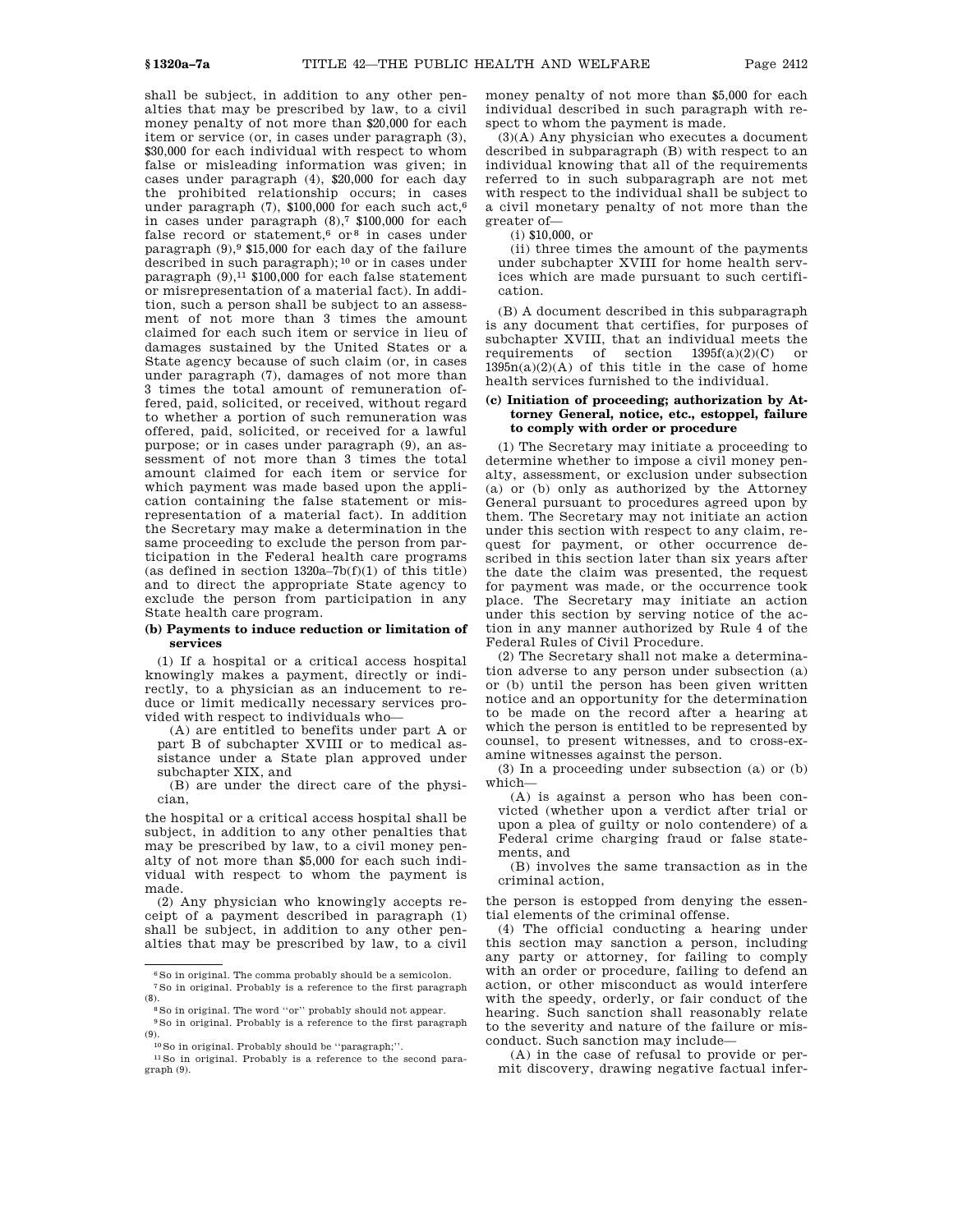ences or treating such refusal as an admission by deeming the matter, or certain facts, to be established,

(B) prohibiting a party from introducing certain evidence or otherwise supporting a particular claim or defense,

(C) striking pleadings, in whole or in part,

(D) staying the proceedings,

(E) dismissal of the action,

(F) entering a default judgment,

(G) ordering the party or attorney to pay attorneys' fees and other costs caused by the failure or misconduct, and

(H) refusing to consider any motion or other action which is not filed in a timely manner.

## **(d) Amount or scope of penalty, assessment, or exclusion**

In determining the amount or scope of any penalty, assessment, or exclusion imposed pursuant to subsection (a) or (b), the Secretary shall take into account—

(1) the nature of claims and the circumstances under which they were presented, (2) the degree of culpability, history of prior offenses, and financial condition of the person presenting the claims, and

(3) such other matters as justice may require.

# **(e) Review by courts of appeals**

Any person adversely affected by a determination of the Secretary under this section may obtain a review of such determination in the United States Court of Appeals for the circuit in which the person resides, or in which the claim or specified claim was presented, by filing in such court (within sixty days following the date the person is notified of the Secretary's determination) a written petition requesting that the determination be modified or set aside. A copy of the petition shall be forthwith transmitted by the clerk of the court to the Secretary, and thereupon the Secretary shall file in the Court 12 the record in the proceeding as provided in section 2112 of title 28. Upon such filing, the court shall have jurisdiction of the proceeding and of the question determined therein, and shall have the power to make and enter upon the pleadings, testimony, and proceedings set forth in such record a decree affirming, modifying, remanding for further consideration, or setting aside, in whole or in part, the determination of the Secretary and enforcing the same to the extent that such order is affirmed or modified. No objection that has not been urged before the Secretary shall be considered by the court, unless the failure or neglect to urge such objection shall be excused because of extraordinary circumstances. The findings of the Secretary with respect to questions of fact, if supported by substantial evidence on the record considered as a whole, shall be conclusive. If any party shall apply to the court for leave to adduce additional evidence and shall show to the satisfaction of the court that such additional evidence is material and that there were reasonable grounds for the failure to adduce such evidence in the hearing before the Secretary, the court may order such additional evidence to be taken before the Secretary and to be made a part of the record. The Secretary may modify his findings as to the facts, or make new findings, by reason of additional evidence so taken and filed, and he shall file with the court such modified or new findings, which findings with respect to questions of fact, if supported by substantial evidence on the record considered as a whole, shall be conclusive, and his recommendations, if any, for the modification or setting aside of his original order. Upon the filing of the record with it, the jurisdiction of the court shall be exclusive and its judgment and decree shall be final, except that the same shall be subject to review by the Supreme Court of the United States, as provided in section 1254 of title 28.

# **(f) Compromise of penalties and assessments; recovery; use of funds recovered**

Civil money penalties and assessments imposed under this section may be compromised by the Secretary and may be recovered in a civil action in the name of the United States brought in United States district court for the district where the claim or specified claim (as defined in subsection (r)) was presented, or where the claimant (or, with respect to a person described in subsection (*o*), the person) resides, as determined by the Secretary. Amounts recovered under this section shall be paid to the Secretary and disposed of as follows:

(1)(A) In the case of amounts recovered arising out of a claim under subchapter XIX, there shall be paid to the State agency an amount bearing the same proportion to the total amount recovered as the State's share of the amount paid by the State agency for such claim bears to the total amount paid for such claim.

(B) In the case of amounts recovered arising out of a claim under an allotment to a State under subchapter V, there shall be paid to the State agency an amount equal to threesevenths of the amount recovered.

(2) Such portion of the amounts recovered as is determined to have been paid out of the trust funds under sections 1395i and 1395t of this title shall be repaid to such trust funds.

(3) With respect to amounts recovered arising out of a claim under a Federal health care program (as defined in section 1320a–7b(f) of this title), the portion of such amounts as is determined to have been paid by the program shall be repaid to the program, and the portion of such amounts attributable to the amounts recovered under this section by reason of the amendments made by the Health Insurance Portability and Accountability Act of 1996 (as estimated by the Secretary) shall be deposited into the Federal Hospital Insurance Trust Fund pursuant to section  $1395i(k)(2)(C)$  of this title.

(4) The remainder of the amounts recovered shall be deposited as miscellaneous receipts of the Treasury of the United States.

The amount of such penalty or assessment, when finally determined, or the amount agreed upon in compromise, may be deducted from any sum then or later owing by the United States or a State agency (or, in the case of a penalty or assessment under subsection (*o*), by a specified

<sup>12</sup>So in original. Probably should not be capitalized.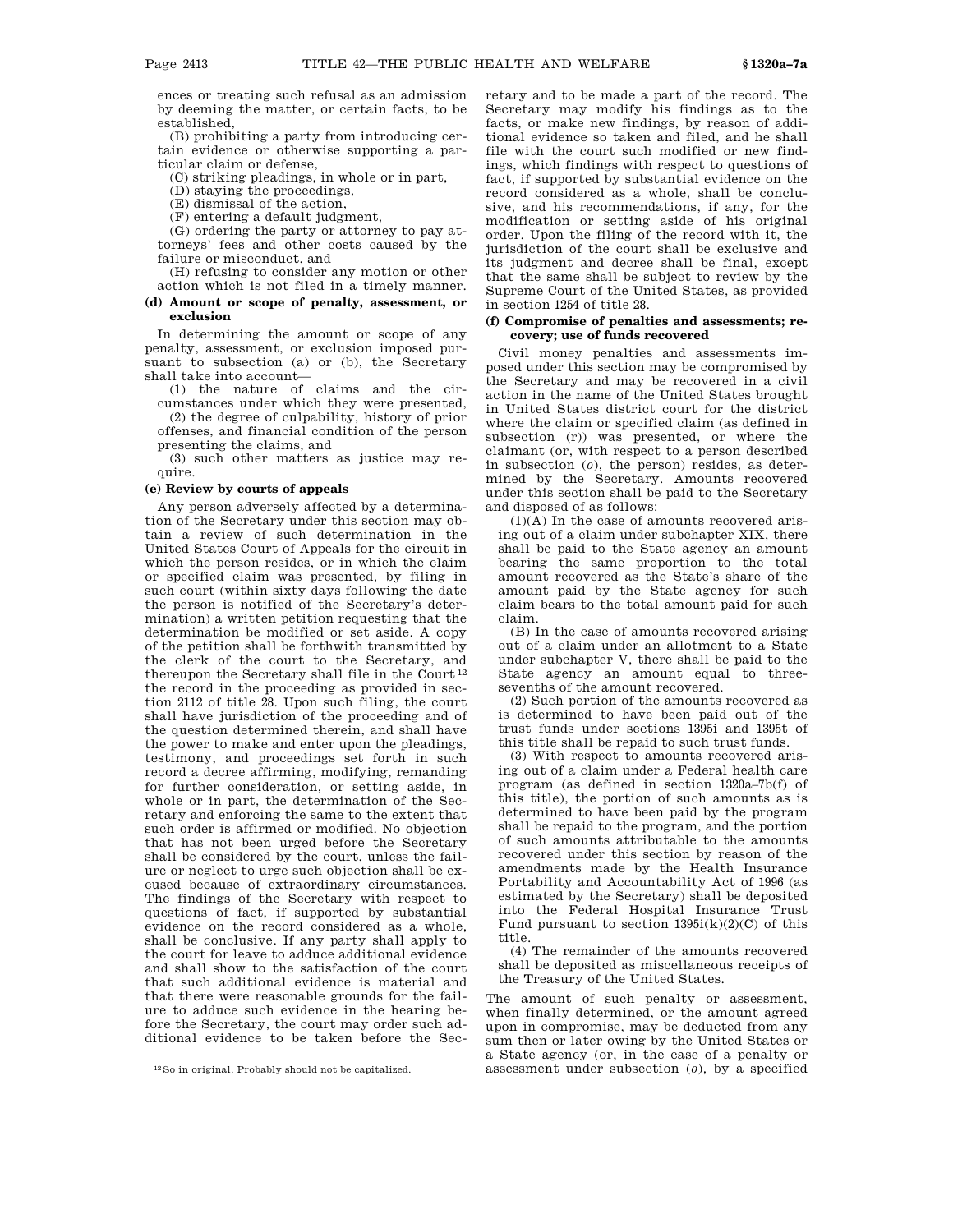State agency (as defined in subsection  $(q)(6)$ ), to the person against whom the penalty or assessment has been assessed.

# **(g) Finality of determination respecting penalty, assessment, or exclusion**

A determination by the Secretary to impose a penalty, assessment, or exclusion under sub $section (a)$  or (b) shall be final upon the expiration of the sixty-day period referred to in subsection (e). Matters that were raised or that could have been raised in a hearing before the Secretary or in an appeal pursuant to subsection (e) may not be raised as a defense to a civil action by the United States to collect a penalty, assessment, or exclusion assessed under this section.

# **(h) Notification of appropriate entities of finality of determination**

Whenever the Secretary's determination to impose a penalty, assessment, or exclusion under subsection (a) or (b) becomes final, he shall notify the appropriate State or local medical or professional organization, the appropriate State agency or agencies administering or supervising the administration of State health care programs (as defined in section 1320a–7(h) of this title), and the appropriate utilization and quality control peer review organization, and the appropriate State or local licensing agency or organization (including the agency specified in section  $1395aa(a)$  and  $1396a(a)(33)$ of this title) that such a penalty, assessment, or exclusion has become final and the reasons therefor.

# **(i) Definitions**

For the purposes of this section:

(1) The term ''State agency'' means the agency established or designated to administer or supervise the administration of the State plan under subchapter XIX of this chapter or designated to administer the State's program under subchapter V or division A 13 of subchapter XX of this chapter.

(2) The term ''claim'' means an application for payments for items and services under a Federal health care program (as defined in section 1320a–7b(f) of this title).

(3) The term ''item or service'' includes (A) any particular item, device, medical supply, or service claimed to have been provided to a patient and listed in an itemized claim for payment, and (B) in the case of a claim based on costs, any entry in the cost report, books of account or other documents supporting such claim.

(4) The term ''agency of the United States'' includes any contractor acting as a fiscal intermediary, carrier, or fiscal agent or any other claims processing agent for a Federal health care program (as so defined).

(5) The term ''beneficiary'' means an individual who is eligible to receive items or services for which payment may be made under a Federal health care program (as so defined) but does not include a provider, supplier, or practitioner.

(6) The term ''remuneration'' includes the waiver of coinsurance and deductible amounts (or any part thereof), and transfers of items or services for free or for other than fair market value. The term ''remuneration'' does not include—

(A) the waiver of coinsurance and deductible amounts by a person, if—

(i) the waiver is not offered as part of any advertisement or solicitation;

(ii) the person does not routinely waive coinsurance or deductible amounts; and

(iii) the person—

(I) waives the coinsurance and deductible amounts after determining in good faith that the individual is in financial need; or

(II) fails to collect coinsurance or deductible amounts after making reasonable collection efforts;

(B) subject to subsection (n), any permissible practice described in any subparagraph of section 1320a–7b(b)(3) of this title or in regulations issued by the Secretary;

(C) differentials in coinsurance and deductible amounts as part of a benefit plan design as long as the differentials have been disclosed in writing to all beneficiaries, third party payers, and providers, to whom claims are presented and as long as the differentials meet the standards as defined in regulations promulgated by the Secretary not later than 180 days after August 21, 1996;

(D) incentives given to individuals to promote the delivery of preventive care as determined by the Secretary in regulations so promulgated;

(E) a reduction in the copayment amount for covered OPD services under section  $1395l(t)(5)(B)^{13}$  of this title; or <sup>8</sup>

(F) any other remuneration which promotes access to care and poses a low risk of harm to patients and Federal health care programs (as defined in section 1320a–7b(f) of this title and designated by the Secretary under regulations);

(G) the offer or transfer of items or services for free or less than fair market value by a person, if—

(i) the items or services consist of coupons, rebates, or other rewards from a retailer;

(ii) the items or services are offered or transferred on equal terms available to the general public, regardless of health insurance status; and

(iii) the offer or transfer of the items or services is not tied to the provision of other items or services reimbursed in whole or in part by the program under subchapter XVIII or a State health care program (as defined in section 1320a–7(h) of this title);

(H) the offer or transfer of items or services for free or less than fair market value by a person, if—

(i) the items or services are not offered as part of any advertisement or solicitation;

(ii) the items or services are not tied to the provision of other services reimbursed in whole or in part by the program under

<sup>13</sup>See References in Text note below.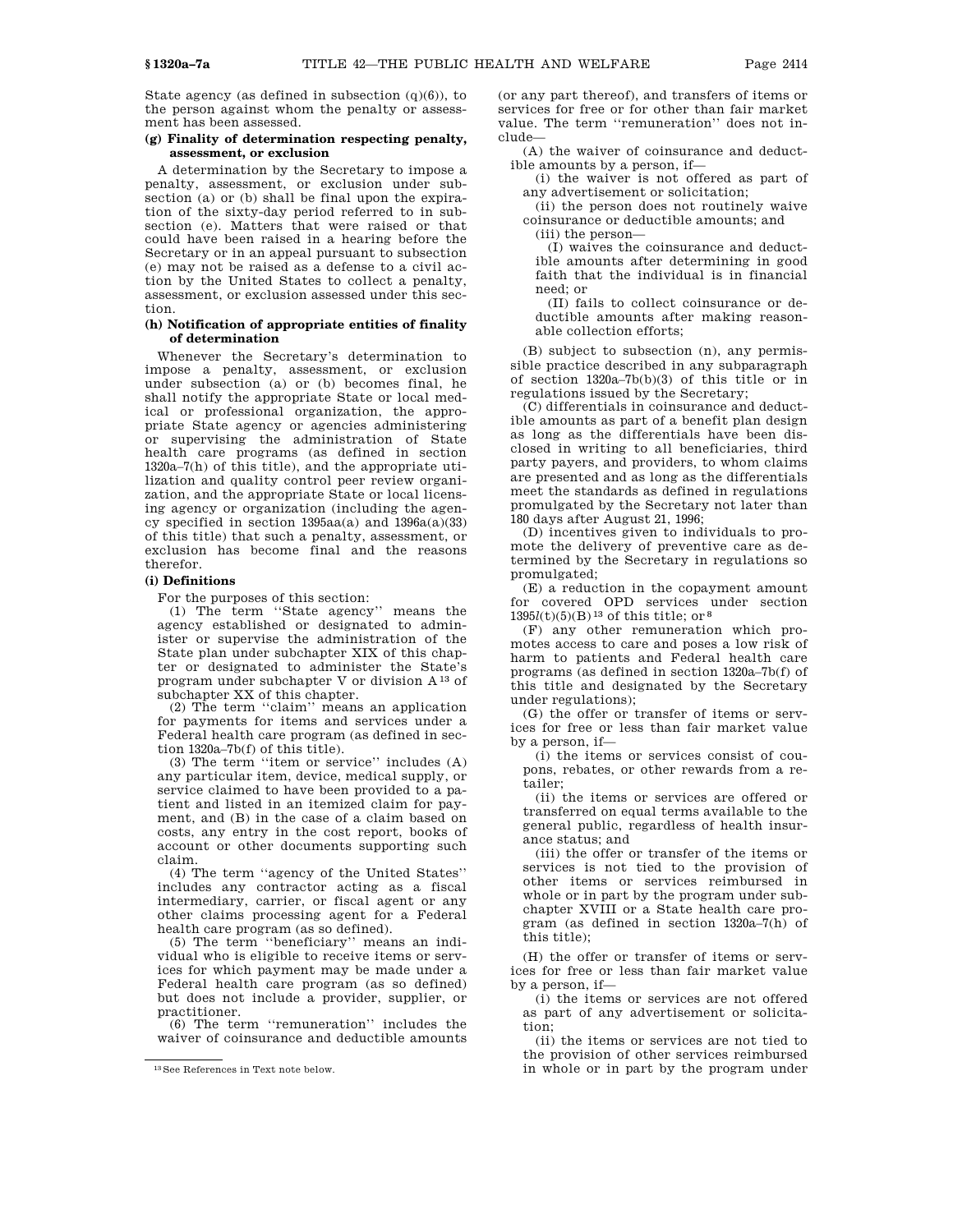subchapter XVIII or a State health care program (as so defined);

(iii) there is a reasonable connection between the items or services and the medical care of the individual; and

(iv) the person provides the items or services after determining in good faith that the individual is in financial need;

(I) effective on a date specified by the Secretary (but not earlier than January 1, 2011), the waiver by a PDP sponsor of a prescription drug plan under part D of subchapter XVIII or an MA organization offering an MA–PD plan under part C of such subchapter of any copayment for the first fill of a covered part D drug (as defined in section 1395w–102(e) of this title) that is a generic drug for individuals enrolled in the prescription drug plan or MA–PD plan, respectively; or

(J) the provision of telehealth technologies (as defined by the Secretary) on or after January 1, 2019, by a provider of services or a renal dialysis facility (as such terms are defined for purposes of subchapter XVIII) to an individual with end stage renal disease who is receiving home dialysis for which payment is being made under part B of such subchapter, if—

(i) the telehealth technologies are not offered as part of any advertisement or solicitation;

(ii) the telehealth technologies are provided for the purpose of furnishing telehealth services related to the individual's end stage renal disease; and

(iii) the provision of the telehealth technologies meets any other requirements set forth in regulations promulgated by the Secretary.

(7) The term ''should know'' means that a person, with respect to information—

(A) acts in deliberate ignorance of the truth or falsity of the information; or

(B) acts in reckless disregard of the truth or falsity of the information,

and no proof of specific intent to defraud is required.

## **(j) Subpoenas**

(1) The provisions of subsections (d) and (e) of section 405 of this title shall apply with respect to this section to the same extent as they are applicable with respect to subchapter II. The Secretary may delegate the authority granted by section 405(d) of this title (as made applicable to this section) to the Inspector General of the Department of Health and Human Services for purposes of any investigation under this section.

(2) The Secretary may delegate authority granted under this section and under section 1320a–7 of this title to the Inspector General of the Department of Health and Human Services.

# **(k) Injunctions**

Whenever the Secretary has reason to believe that any person has engaged, is engaging, or is about to engage in any activity which makes the person subject to a civil monetary penalty under this section, the Secretary may bring an action in an appropriate district court of the United States (or, if applicable, a United States court of any territory) to enjoin such activity, or to enjoin the person from concealing, removing, encumbering, or disposing of assets which may be required in order to pay a civil monetary penalty if any such penalty were to be imposed or to seek other appropriate relief.

## **(***l***) Liability of principal for acts of agent**

A principal is liable for penalties, assessments, and an exclusion under this section for the actions of the principal's agent acting within the scope of the agency.

# **(m) Claims within jurisdiction of other departments or agencies**

(1) For purposes of this section, with respect to a Federal health care program not contained in this chapter, references to the Secretary in this section shall be deemed to be references to the Secretary or Administrator of the department or agency with jurisdiction over such program and references to the Inspector General of the Department of Health and Human Services in this section shall be deemed to be references to the Inspector General of the applicable department or agency.

(2)(A) The Secretary and Administrator of the departments and agencies referred to in paragraph (1) may include in any action pursuant to this section, claims within the jurisdiction of other Federal departments or agencies as long as the following conditions are satisfied:

(i) The case involves primarily claims submitted to the Federal health care programs of the department or agency initiating the action.

(ii) The Secretary or Administrator of the department or agency initiating the action gives notice and an opportunity to participate in the investigation to the Inspector General of the department or agency with primary jurisdiction over the Federal health care programs to which the claims were submitted.

(B) If the conditions specified in subparagraph (A) are fulfilled, the Inspector General of the department or agency initiating the action is authorized to exercise all powers granted under the Inspector General Act of 1978 (5 U.S.C. App.) with respect to the claims submitted to the other departments or agencies to the same manner and extent as provided in that Act with respect to claims submitted to such departments or agencies.

# **(n) Safe harbor for payment of medigap premiums**

(1) Subparagraph (B) of subsection (i)(6) shall not apply to a practice described in paragraph (2) unless—

(A) the Secretary, through the Inspector General of the Department of Health and Human Services, promulgates a rule authorizing such a practice as an exception to remuneration; and

(B) the remuneration is offered or transferred by a person under such rule during the 2-year period beginning on the date the rule is first promulgated.

(2) A practice described in this paragraph is a practice under which a health care provider or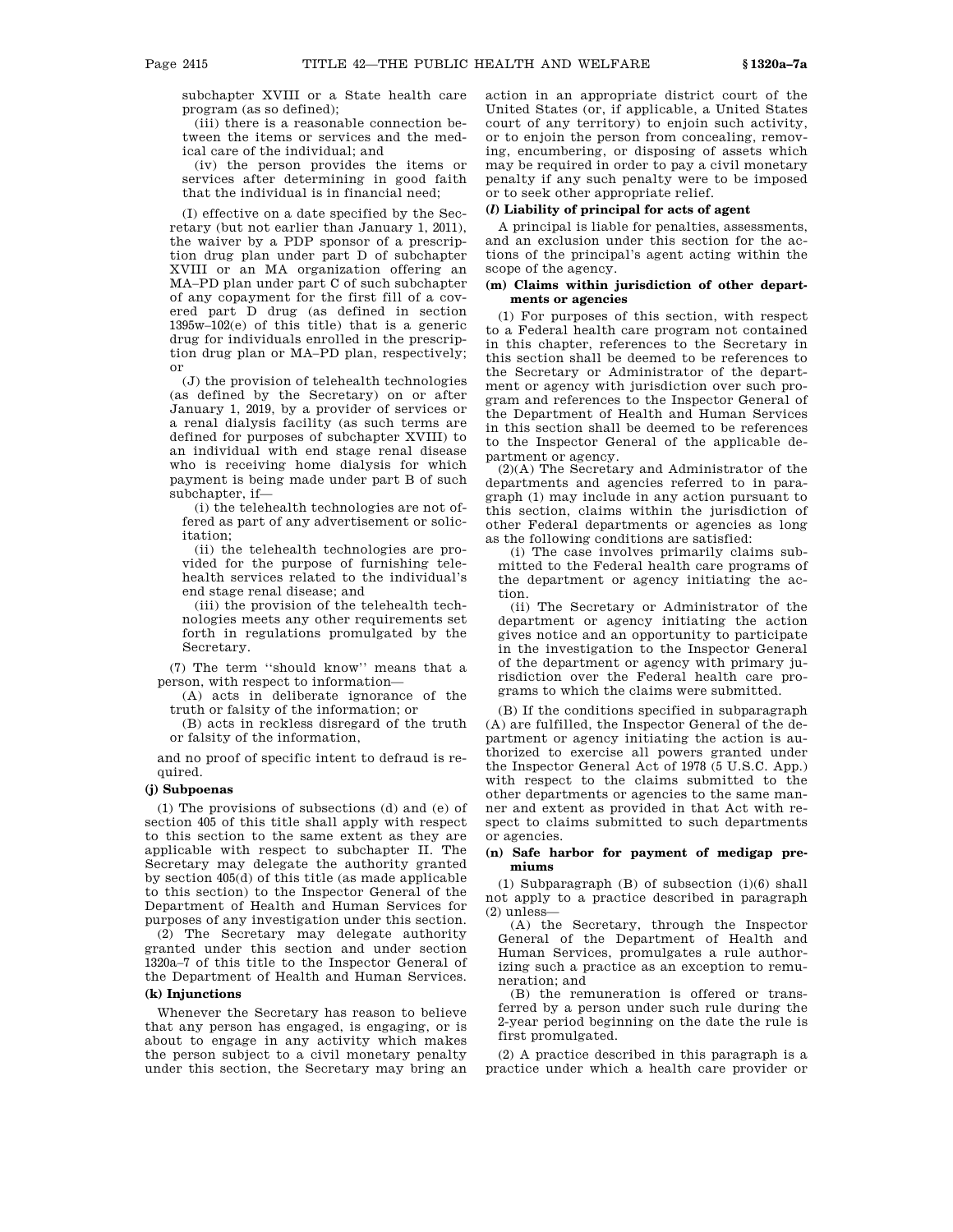facility pays, in whole or in part, premiums for medicare supplemental policies for individuals entitled to benefits under part A of subchapter XVIII pursuant to section 426–1 of this title.

# **(***o***) Penalties for violations of grants, contracts, and other agreements**

Any person (including an organization, agency, or other entity, but excluding a program beneficiary, as defined in subsection  $(q)(4)$  that, with respect to a grant, contract, or other agreement for which the Secretary provides funding—

(1) knowingly presents or causes to be presented a specified claim (as defined in subsection (r)) under such grant, contract, or other agreement that the person knows or should know is false or fraudulent;

(2) knowingly makes, uses, or causes to be made or used any false statement, omission, or misrepresentation of a material fact in any application, proposal, bid, progress report, or other document that is required to be submitted in order to directly or indirectly receive or retain funds provided in whole or in part by such Secretary pursuant to such grant, contract, or other agreement;

(3) knowingly makes, uses, or causes to be made or used, a false record or statement material to a false or fraudulent specified claim under such grant, contract, or other agreement;

(4) knowingly makes, uses, or causes to be made or used, a false record or statement material to an obligation (as defined in subsection (s)) to pay or transmit funds or property to such Secretary with respect to such grant, contract, or other agreement, or knowingly conceals or knowingly and improperly avoids or decreases an obligation to pay or transmit funds or property to such Secretary with respect to such grant, contract, or other agreement; or

(5) fails to grant timely access, upon reasonable request (as defined by such Secretary in regulations), to the Inspector General of the Department, for the purpose of audits, investigations, evaluations, or other statutory functions of such Inspector General in matters involving such grants, contracts, or other agreements;

shall be subject, in addition to any other penalties that may be prescribed by law, to a civil money penalty in cases under paragraph (1), of not more than \$10,000 for each specified claim; in cases under paragraph (2), not more than \$50,000 for each false statement, omission, or misrepresentation of a material fact; in cases under paragraph (3), not more than \$50,000 for each false record or statement; in cases under paragraph (4), not more than \$50,000 for each false record or statement or \$10,000 for each day that the person knowingly conceals or knowingly and improperly avoids or decreases an obligation to pay; or in cases under paragraph (5), not more than \$15,000 for each day of the failure described in such paragraph. In addition, in cases under paragraphs (1) and (3), such a person shall be subject to an assessment of not more than 3 times the amount claimed in the specified claim described in such paragraph in lieu of damages sustained by the United States or a specified State agency

because of such specified claim, and in cases under paragraphs (2) and (4), such a person shall be subject to an assessment of not more than 3 times the total amount of the funds described in paragraph (2) or (4), respectively (or, in the case of an obligation to transmit property to the Secretary described in paragraph (4), of the value of the property described in such paragraph) in lieu of damages sustained by the United States or a specified State agency because of such case. In addition, the Secretary may make a determination in the same proceeding to exclude the person from participation in the Federal health care programs (as defined in section  $1320a-7b(f)(1)$  of this title) and to direct the appropriate State agency to exclude the person from participation in any State health care program.

# **(p) Applicability of rules to penalties or assessments for violations of grants, contracts, and other agreements**

The provisions of subsections (c), (d), (g), and (h) shall apply to a civil money penalty or assessment under subsection (*o*) in the same manner as such provisions apply to a penalty, assessment, or proceeding under subsection (a). In applying subsection (d), each reference to a claim under such subsection shall be treated as including a reference to a specified claim (as defined in subsection (r)).

## **(q) Definitions of terms used in subsections (***o***) and (p)**

For purposes of this subsection and subsections (*o*) and (p):

(1) The term ''Department'' means the Department of Health and Human Services.

(2) The term ''material'' means having a natural tendency to influence, or be capable of influencing, the payment or receipt of money or property.

(3) The term ''other agreement'' includes a cooperative agreement, scholarship, fellowship, loan, subsidy, payment for a specified use, donation agreement, award, or subaward (regardless of whether one or more of the persons entering into the agreement is a contractor or subcontractor).

(4) The term ''program beneficiary'' means, in the case of a grant, contract, or other agreement designed to accomplish the objective of awarding or otherwise furnishing benefits or assistance to individuals and for which the Secretary provides funding, an individual who applies for, or who receives, such benefits or assistance from such grant, contract, or other agreement. Such term does not include, with respect to such grant, contract, or other agreement, an officer, employee, or agent of a person or entity that receives such grant or that enters into such contract or other agreement.

(5) The term ''recipient'' includes a subrecipient or subcontractor.

(6) The term ''specified State agency'' means an agency of a State government established or designated to administer or supervise the administration of a grant, contract, or other agreement funded in whole or in part by the Secretary.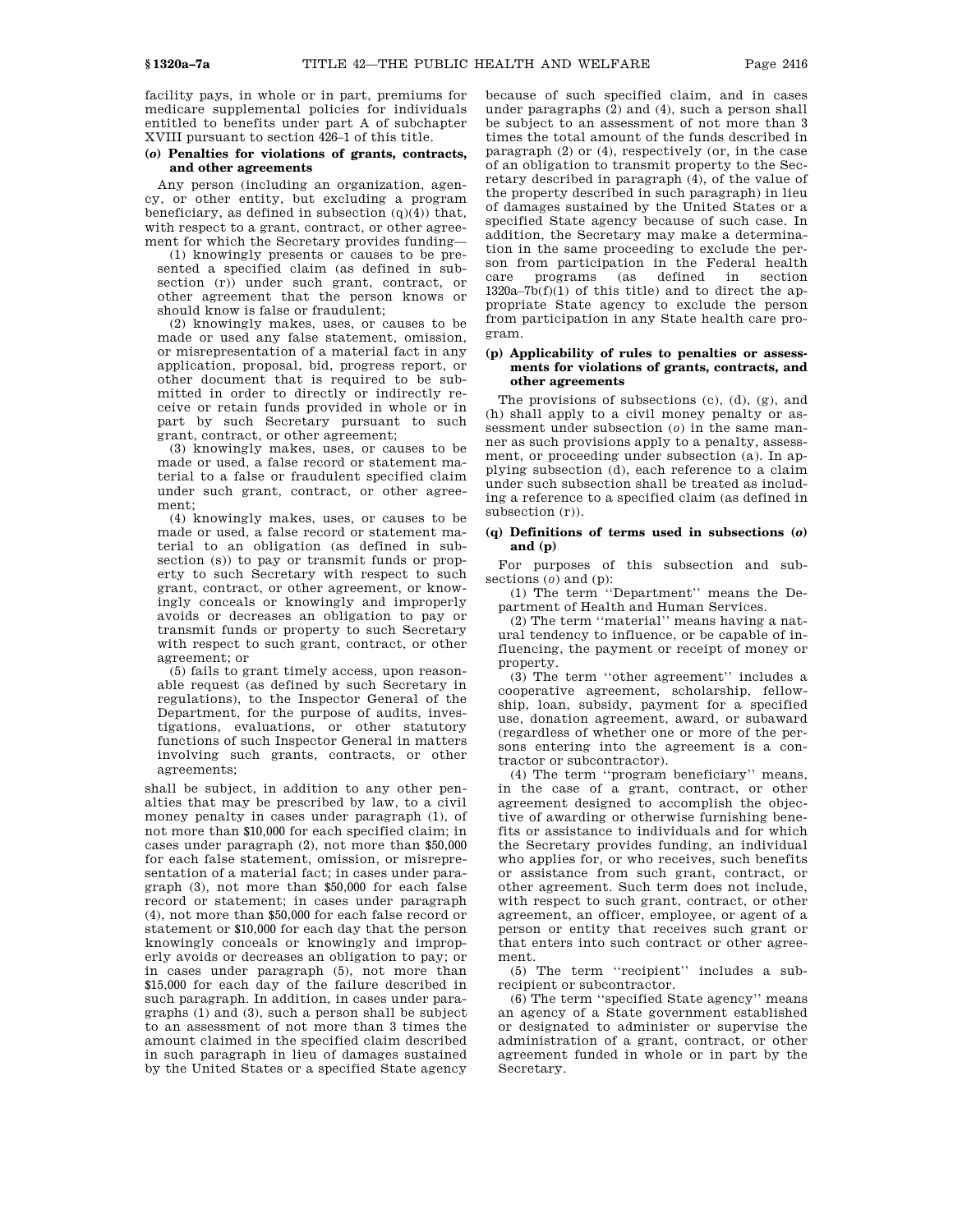## **(r) Definition of ''specified claim''**

For purposes of this section, the term ''specified claim'' means any application, request, or demand under a grant, contract, or other agreement for money or property, whether or not the United States or a specified State agency has title to the money or property, that is not a claim (as defined in subsection  $(i)(2)$ ) and that—

(1) is presented or caused to be presented to an officer, employee, or agent of the Department or agency thereof, or of any specified State agency; or

(2) is made to a contractor, grantee, or any other recipient if the money or property is to be spent or used on the Department's behalf or to advance a Department program or interest, and if the Department—

(A) provides or has provided any portion of the money or property requested or demanded; or

(B) will reimburse such contractor, grantee, or other recipient for any portion of the money or property which is requested or demanded.

# **(s) Definition of ''obligation''**

For purposes of subsection (*o*), the term ''obligation'' means an established duty, whether or not fixed, arising from an express or implied contractual, grantor-grantee, or licensor-licensee relationship, for a fee-based or similar relationship, from statute or regulation, or from the retention of any overpayment.

(Aug. 14, 1935, ch. 531, title XI, §1128A, as added Pub. L. 97–35, title XXI, §2105(a), Aug. 13, 1981, 95 Stat. 789; amended Pub. L. 97–248, title I, §137(b)(26), Sept. 3, 1982, 96 Stat. 380; Pub. L. 98–369, div. B, title III, §§2306(f)(1), 2354(a)(3), July 18, 1984, 98 Stat. 1073, 1100; Pub. L. 99–509, title IX,  $\S$ 9313(c)(1), 9317(a), (b), Oct. 21, 1986, 100 Stat. 2003, 2008; Pub. L. 100–93, §3, Aug. 18, 1987, 101 Stat. 686; Pub. L. 100–203, title IV, §§4039(h)(1), 4118(e)(1), (6)–(10), Dec. 22, 1987, 101 Stat. 1330–155, as amended Pub. L. 100–360, title IV,  $\S\,411(e)(3),\ (k)(10)(B)(ii),\ (D),\ July$ 1, 1988, 102 Stat. 775, 794, 795; Pub. L. 100–360, title II, §202(c)(2), July 1, 1988, 102 Stat. 715; Pub. L. 100–485, title VI, §608(d)(26)(H)–(K)(i), Oct. 13, 1988, 102 Stat. 2422; Pub. L. 101–234, title II, §201(a), Dec. 13, 1989, 103 Stat. 1981; Pub. L. 101–239, title VI, §6003(g)(3)(D)(i), Dec. 19, 1989, 103 Stat. 2153; Pub. L. 101–508, title IV, §§4204(a)(3), 4207(h), formerly 4027(h), 4731(b)(1), 4753, Nov. 5, 1990, 104 Stat. 1388–109, 1388–123, 1388–195, 1388–208, renumbered §4207(h), Pub. L. 103–432, title I, §160(d)(4), Oct. 31, 1994, 108 Stat. 4444; Pub. L. 104–191, title II, §§231(a)–(e), (h), 232(a), Aug. 21, 1996, 110 Stat. 2012–2015; Pub. L. 105–33, title IV, §§4201(c)(1), 4304(a), (b), 4331(e), 4523(c), Aug. 5, 1997, 111 Stat. 373, 383, 396, 449; Pub. L. 105–277, div. J, title V, §5201(a), (b)(1), Oct. 21, 1998, 112 Stat. 2681–916; Pub. L. 111–148, title VI, §§6402(d)(2), 6408(a), 6703(d)(3)(B), Mar. 23, 2010, 124 Stat. 757, 770, 804; Pub. L. 114–10, title V, §512(a)(1), Apr. 16, 2015, 129 Stat. 170; Pub. L. 114–255, div. A, title V, §5003, Dec. 13, 2016, 130 Stat. 1188; Pub. L. 115–123, div. E, title III, §50302(c), title IV, §50412(a)(1), Feb. 9, 2018, 132 Stat. 191, 220.)

## REFERENCES IN TEXT

The Federal Rules of Civil Procedure, referred to in subsec. (c)(1), are set out in the Appendix to Title 28, Judiciary and Judicial Procedure.

The Health Insurance Portability and Accountability Act of 1996, referred to in subsec. (f)(3), is Pub. L. 104–191, Aug. 21, 1996, 110 Stat. 1936. For complete classification of this Act to the Code, see Short Title of 1996 Amendments note set out under section 201 of this title and Tables.

Division A of subchapter XX, referred to in subsec. (i)(1), was in the original a reference to subtitle 1 of title XX, which was translated as if referring to subtitle A of title XX of the Social Security Act, to reflect the probable intent of Congress. Title XX of the Act, enacting subchapter XX of this chapter, does not contain a subtitle 1.

Section  $1395l(t)(5)(B)$  of this title, referred to in subsec.  $(i)(6)(E)$ , was redesignated section  $1395l(t)(8)(B)$  of this title by Pub. L. 106-113, div. B,  $$1000(a)(6)$  [title II, §§201(a)(1), 202(a)(2)], Nov. 29, 1999, 113 Stat. 1536, 1501A–336, 1501A–342.

The Inspector General Act of 1978, referred to in subsec. (m)(2)(B), is Pub. L. 95–452, Oct. 12, 1978, 92 Stat. 1101, which is set out in the Appendix to Title 5, Government Organization and Employees.

## AMENDMENTS

2018—Subsec. (a). Pub. L. 115–123, §50412(a)(1)(A)(i), (iii), in concluding provisions, substituted "\$20,000" for ''\$10,000'' in two places and ''\$100,000'' for ''\$50,000'' wherever appearing.

Pub. L. 115–123,  $\overline{\S}$ 50412(a)(1)(A)(ii), which directed substitution of ''\$30,000'' for ''\$15,000'' in concluding provisions, was executed by making the substitution for ''\$15,000'' the first time appearing to reflect the probable intent of Congress.

Subsec. (b)(1). Pub. L. 115–123, §50412(a)(1)(B)(i), substituted ''\$5,000'' for ''\$2,000'' in concluding provisions.

Subsec. (b)(2). Pub. L. 115–123, §50412(a)(1)(B)(ii), substituted ''\$5,000'' for ''\$2,000''.

Subsec. (b)(3)(A)(i). Pub. L. 115–123, §50412(a)(1)(B)(iii), substituted ''\$10,000'' for ''\$5,000''.

Subsec. (i)( $6)(J)$ . Pub. L. 115–123, §50302(c), added subpar. (J).

2016—Subsec. (e). Pub. L. 114–255, §5003(b)(1), inserted ''or specified claim'' after ''claim''.

Subsec. (f). Pub. L. 114–255, §5003(b)(2), inserted ''or specified claim (as defined in subsection (r))'' after ''district where the claim'' and ''(or, with respect to a person described in subsection (*o*), the person)'' after ''claimant'' in introductory provisions and ''(or, in the case of a penalty or assessment under subsection (*o*), by a specified State agency (as defined in subsection  $(q)(6)$ ," after "or a State agency" in concluding provisions.

Subsecs. (*o*) to (s). Pub. L. 114–255, §5003(a), added subsecs. (*o*) to (s).

2015—Subsec. (b)(1). Pub. L. 114–10 inserted ''medically necessary'' after ''reduce or limit''.

2010—Subsec. (a). Pub. L. 111–148, §6408(a)(3)(B), which directed substitution of ''act, in cases under paragraph (8), \$50,000 for each false record or statement, or in cases under paragraph (9), \$15,000 for each day of the failure described in such paragraph)'' for ''act)'' in first sentence, was executed by making the substitution for "act" to reflect the probable intent of Congress. See amendment by Pub. L. 111-148,  $\frac{6402(d)(2)(A)(iv)}{2}$  below.

Pub. L. 111–148,  $§6408(a)(3)(A)$ , which directed substitution of "in cases under paragraph  $(7)$ " for "or in cases" under paragraph (7)'' in first sentence, was executed by making the substitution for ''in cases under paragraph (7)'' resulting in no change in text and to reflect the probable intent of Congress. See amendment by Pub. L. 111–148, §6402(d)(2)(A)(iv) below.

Pub. L. 111–148, §6402(d)(2)(A)(iv), (v), in concluding provisions, struck out ''or'' after ''prohibited relation-ship occurs;'' and substituted ''act; or in cases under paragraph (9), \$50,000 for each false statement or mis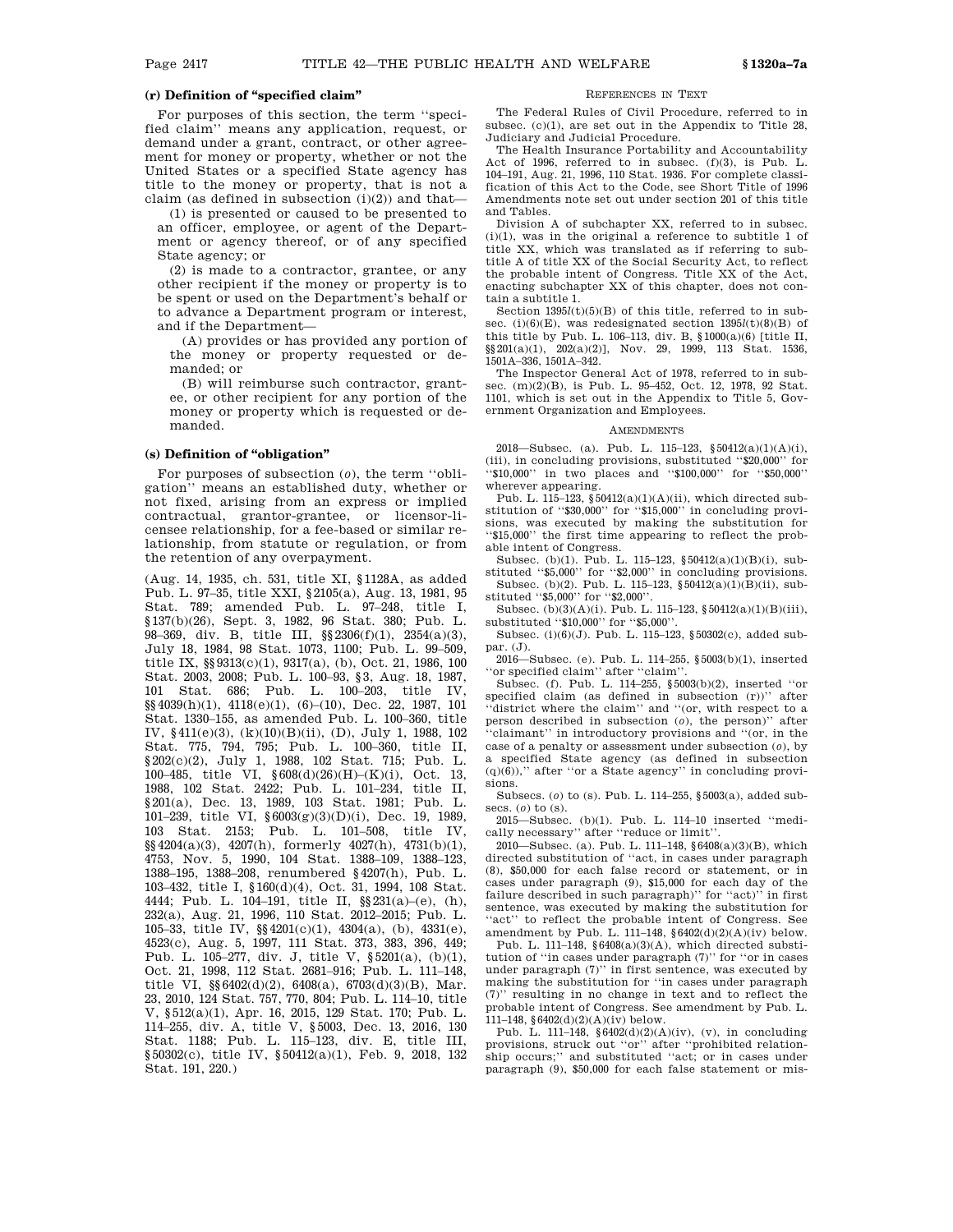representation of a material fact)'' for ''act)'' and ''purpose; or in cases under paragraph (9), an assessment of not more than 3 times the total amount claimed for each item or service for which payment was made based upon the application containing the false statement or misrepresentation of a material fact)" for "purpose)

Subsec. (a)(1)(D). Pub. L. 111–148,  $\frac{6402(d)(2)(A)(i)}{2(2)}$ , which directed substitution of ''was excluded from the Federal health care program (as defined in section 1320a–7b(f) of this title) under which the claim was made pursuant to Federal law.'' for '''was excluded' and all that follows through the period at the end'', was executed by making the substitution for ''was excluded from the program under which the claim was made pursuant to a determination by the Secretary under this section or under section 1320a–7, 1320c–5, 1320c–9(b) (as in effect on September 2, 1982), 1395y(d) (as in effect on August 18, 1987), or 1395cc(b) of this title or as a result of the application of the provisions of section 1395u(j)(2) of this title, or'', to reflect the probable intent of Con-

gress, because there was no period at the end.<br>Subsec. (a)(6). Pub. L. 111–148,  $\S\$ 6402(d)(2)(A)(ii), 6408(a)(1), amended par. (6) identically, striking out 'or" at the end.

Subsec. (a)(8), (9). Pub. L. 111–148, §6408(a)(2), added pars. (8) and (9) relating to false or fraudulent claims for payment for items and services furnished under a Federal health care program and failure to grant timely access to the Inspector General of the Department of Health and Human Services, respectively.

Pub. L. 111–148, §6402(d)(2)(A)(iii), added pars. (8) and (9) relating to orders or prescriptions for persons excluded from a Federal health care program; and false statements, omissions, or misrepresentations in applications, bids, or contracts to participate or enroll as a provider of services or a supplier under a Federal

health care program, respectively.<br>Subsec. (a)(10). Pub. L. 111–148, §6402(d)(2)(A)(iii), added par. (10).

Subsec. (i)(1). Pub. L. 111–148, §6703(d)(3)(B), inserted ''division A of'' after ''subchapter V or''.

Subsec. (i)(6)(C). Pub. L. 111–148,  $§6402(d)(2)(B)(i)$ , struck out "or" at the end.

Subsec. (i)(6)(D). Pub. L. 111–148, §6402(d)(2)(B)(ii), in subpar. (D) relating to incentives given to individuals to promote delivery, substituted a semicolon for the period.

Subsec. (i)(6)(E). Pub. L. 111–148, §6402(d)(2)(B)(iii), redesignated subpar. (D) relating to a reduction in copayment amount for covered OPD services as (E) and substituted "; or" for the period.<br>
Subsec. (i)(6)(F) to (I). Pub. L. 111–148,

 $§6402(d)(2)(B)(iv)$ , added pars. (F) to (I).<br>1998—Subsec. (i)(6)(B). Pub. L. 105–277, §5201(a),

amended subpar. (B) generally. Prior to amendment, subpar. (B) read as follows: ''any permissible waiver as specified in section 1320a–7b(b)(3) of this title or in regulations issued by the Secretary:

Subsec. (n). Pub. L. 105–277,  $\S 5201(b)(1)$ , added subsec. (n).

1997—Subsec. (a). Pub. L. 105–33, §4304(b)(2), in concluding provisions, substituted ''occurs; or in cases under paragraph (7), \$50,000 for each such act)." for "occurs).'' and inserted ''(or, in cases under paragraph (7), damages of not more than 3 times the total amount of remuneration offered, paid, solicited, or received, without regard to whether a portion of such remuneration was offered, paid, solicited, or received for a lawful purpose)'' after ''of such claim''.

Subsec. (a)(6). Pub. L. 105–33, §4304(a), added par. (6). Subsec. (a)(7). Pub. L. 105–33, §4304(b)(1), added par. (7).

Subsec. (b)(1). Pub. L. 105–33, §4201(c)(1), substituted ''critical access'' for ''rural primary care'' in introductory and concluding provisions.

Subsec. (i)(6)(A)(iii). Pub. L. 105–33, §4331(e)(1), inserted ''or'' at end of subcl. (I), struck out ''or'' at end of subcl. (II), and struck out subcl. (III) which read as follows: ''provides for any permissible waiver as speci-fied in section 1320a–7b(b)(3) of this title or in regulations issued by the Secretary;''.

Subsec. (i)(6)(B). Pub. L. 105–33, §4523(c)(1), which directed amendment of par. (6) by striking ''or'' at end of subpar. (B), could not be executed because the word ''or'' did not appear at end of subpar. (B) subsequent to amendment by Pub. L. 105–33, §4331(e)(2), (3). See below.

Pub. L. 105–33, §4331(e)(3), added subpar. (B). Former subpar. (B) redesignated (C).

Subsec. (i)(6)(C). Pub. L. 105–33, §4523(c)(2), which directed amendment of par. (6) by substituting ''; or'' for the period at end of subpar. (C), could not be executed because there was not a period at the end of subpar. (C) subsequent to amendment by Pub. L. 105-33,  $§ 4331(e)(2)$ . See below.

Pub. L. 105–33, §4331(e)(2), redesignated subpar. (B) as (C). Former subpar. (C) redesignated (D).

Subsec. (i)(6)(D). Pub. L. 105–33, §4523(c), added subpar. (D) relating to a reduction in copayment amount for covered OPD services.

Pub. L. 105–33, §4331(e)(2), redesignated subpar. (C), relating to incentives given to individuals to promote delivery, as (D). 1996—Subsec. (a). Pub. L. 104–191, §231(c), in con-

cluding provisions, substituted ''\$10,000'' for ''\$2,000'', inserted ''; in cases under paragraph (4), \$10,000 for each day the prohibited relationship occurs'' after ''false or misleading information was given'', and substituted ''3 times the amount'' for ''twice the amount''.

Pub. L. 104–191,  $§231(a)(1)$ , in concluding provisions, substituted ''Federal health care programs (as defined in section 1320a–7b(f)(1) of this title)'' for ''programs under subchapter XVIII of this chapter''.

Subsec. (a)(1). Pub. L. 104–191,  $\S 231(d)(1)(A)$ , inserted ''knowingly'' before ''presents'' in introductory provisions.

Subsec. (a)(1)(A). Pub. L. 104–191, §231(e)(1), substituted ''claimed, including any person who engages in a pattern or practice of presenting or causing to be presented a claim for an item or service that is based on a code that the person knows or should know will result in a greater payment to the person than the code the person knows or should know is applicable to the item or service actually provided," for "claimed,"

Subsec. (a)(1)(E). Pub. L. 104–191,  $\S 231(e)(2)$ –(4), added subpar. (E).

Subsec. (a)(2). Pub. L. 104–191,  $\frac{231(d)(1)(A)}{106}$ , inserted 'knowingly'' before "presents".

Subsec. (a)(3). Pub. L. 104–191, §231(d)(1)(B), substituted ''knowingly gives or causes to be given'' for 'gives".

Subsec. (a)(4). Pub. L. 104–191, §231(b), added par. (4). Subsec. (a)(5). Pub. L. 104–191, §231(h)(1), added par. (5).

Subsec. (b)(3). Pub. L. 104–191, §232(a), added par. (3). Subsec. (f)(3), (4). Pub. L. 104–191, §231(a)(2), added par. (3) and redesignated former par. (3) as (4).

Subsec. (i)(2). Pub. L.  $104-191$ ,  $$231(a)(3)(A)$ , substituted ''a Federal health care program (as defined in section 1320a–7b(f) of this title)'' for ''subchapter V, XVIII, XIX, or XX of this chapter''.

Subsec. (i)(4). Pub. L. 104–191, §231(a)(3)(B), substituted ''a Federal health care program (as so defined)'' for ''a health insurance or medical services program under subchapter XVIII or XIX of this chapter''.

Subsec. (i)(5). Pub. L. 104–191, §231(a)(3)(C), substituted ''a Federal health care program (as so defined)'' for ''subchapter V, XVIII, XIX, or XX of this chapter''.

Subsec. (i)(6). Pub. L. 104–191, §231(h)(2), added par. (6).

Subsec. (i)(7). Pub. L. 104–191, §231(d)(2), added par. (7). Subsec. (m). Pub. L. 104–191, §231(a)(4), added subsec.

(m).

1990—Subsec. (b)(1). Pub. L. 101–508, §4731(b)(1), struck out ''or an entity with a contract under section 1396b(m) of this title'' before ''knowingly makes a payment'' in introductory provisions.

Pub. L. 101–508,  $§4204(a)(3)$ , struck out ", an eligible organization with a risk-sharing contract under section 1395mm of this title,'' after ''primary care hospital'' in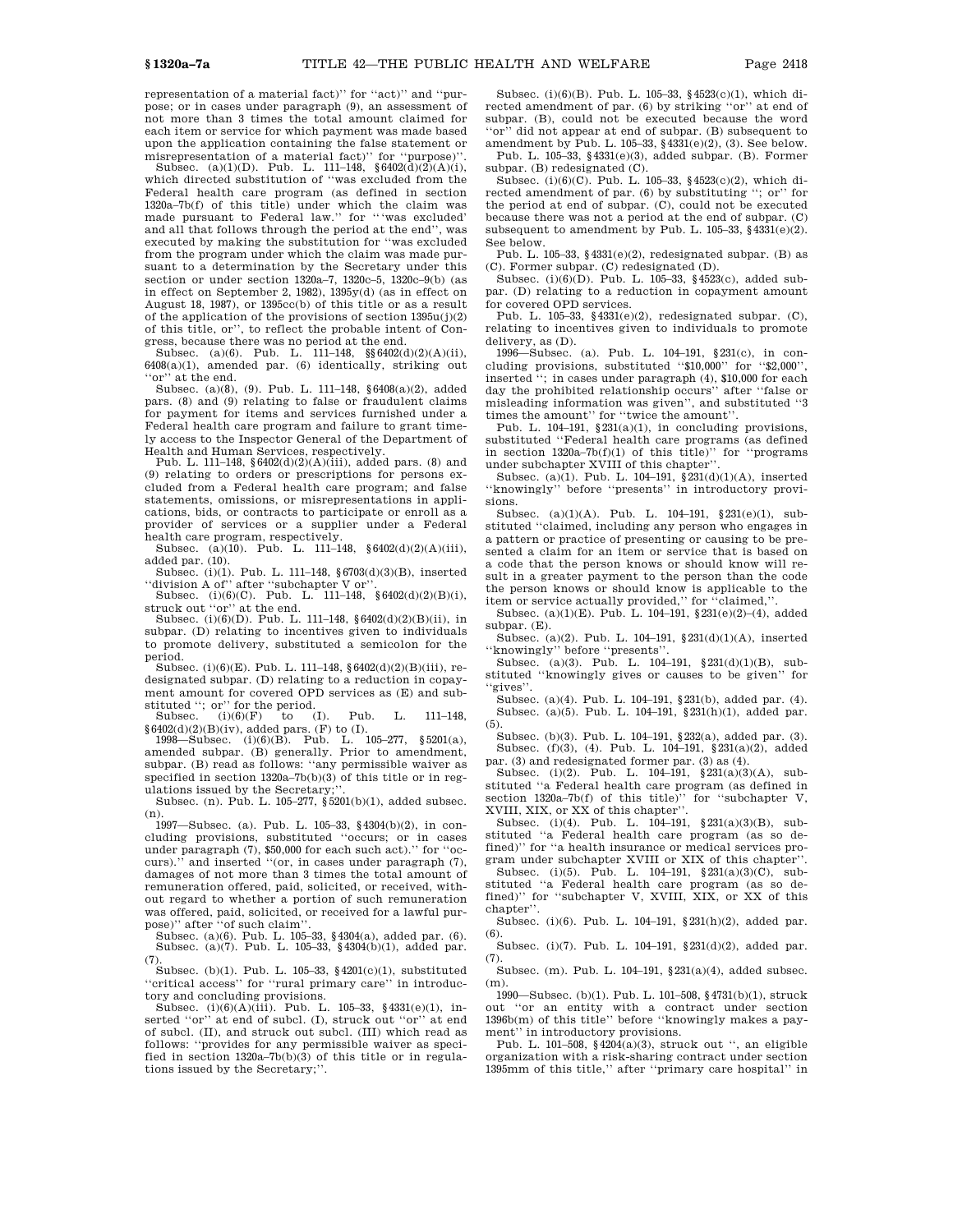introductory provisions, struck out ''or organization'' after ''primary care hospital'' in concluding provisions, redesignated subpar. (C) as (B), and struck out former subpar. (B) which read as follows: ''in the case of an eligible organization or an entity, are enrolled with the organization or entity, and''.

Subsec. (j). Pub. L. 101–508, §4753, made an amendment to subsec. (j) identically to that of Pub. L. 101–508, §4207(h). See below.

Pub. L. 101–508, §4207(h), formerly §4027(h), as renumbered by Pub. L. 103–432, designated existing provisions as par. (1) and added par. (2).

1989—Subsec. (a)(1)(D), (2)(C), (4). Pub. L. 101–234 repealed Pub. L. 100–360, §202(c), and provided that the provisions of law amended or repealed by such section are restored or revived as if such section had not been enacted, see 1988 Amendment note below.

Subsec. (b)(1). Pub. L. 101–239 substituted ''hospital or a rural primary care hospital'' for ''hospital'' in introductory and concluding provisions.

1988—Subsec. (a). Pub. L. 100–360, §411(k)(10)(D), added Pub. L. 100–203, §4118(e)(10)(A), see 1987 Amendment note below.

Subsec. (a)(1). Pub. L. 100-360, §411(k)(10)(B)(ii)(I), (II), as amended by Pub. L. 100–485, §608(d)(26)(H), amended directory language of Pub. L. 100–203, §4118(e)(1), see 1987 Amendment note below.

Subsec. (a)(1)(D). Pub. L. 100–360, §411(k)(10)(D), as amended by Pub. L. 100-485,  $§ 608(d)(26)(K)(i)$ , added Pub. L. 100–203, §4118(e)(6), see 1987 Amendment note below.

Pub. L. 100–360, §202(c)(2)(A), struck out ''or'' after semicolon.

Subsec. (a)(2)(C). Pub. L. 100–360, §202(c)(2)(B), inserted ''or to be a participating pharmacy under section 1395u(*o*) of this title'' after ''section 1395u(h)(1) of this title''.

Subsec. (a)(3). Pub. L. 100–360, §411(k)(10)(B)(ii)(I), (II), as amended by Pub. L. 100–485, §608(d)(26)(H), made technical amendment to directory language of Pub. L. 100–203, §4118(e)(1)(A), see 1987 Amendment note below.

Subsec. (a)(4). Pub. L. 100–360, §202(c)(2)(C)–(E), added par. (4) relating to participating or nonparticipating pharmacies.

Subsec. (b)(1)(A). Pub. L. 100–360, §411(e)(3), added Pub. L. 100–203, §4039(h)(1)(A), see 1987 Amendment note below.

Subsec. (b)(2). Pub. L. 100–360, §411(e)(3), added Pub. L. 100–203, §4039(h)(1)(B), see 1987 Amendment note below.

Subsec. (c)(1). Pub. L. 100–360, §411(k)(10)(D), added Pub. L. 100–203, §4118(e)(7), see 1987 Amendment note below.

Subsec. (i). Pub. L. 100–360, §411(k)(10)(D), added Pub.

L. 100–203, §4118(e)(8), see 1987 Amendment note below. Subsec. (i)(1). Pub. L. 100–360, §411(k)(10)(D), added Pub. L. 100–203, §4118(e)(9), see 1987 Amendment note below.

Subsec. (i)(2). Pub. L. 100–360, §411(k)(10)(D), added Pub. L. 100–203, §4118(e)(10)(B), see 1987 Amendment note below.

Subsec. (i)(5). Pub. L. 100–485, §608(d)(26)(J), amended directory language of Pub. L.  $100-203$ ,  $\frac{6}{9}4118(e)(10)(C)$ , see 1987 Amendment note below.

Pub. L. 100–360, §411(k)(10)(D), added Pub. L. 100–203, §4118(e)(10)(C), see 1987 Amendment note below.

Subsec. (*l*). Pub. L. 100–485, §608(d)(26)(I), inserted ''for penalties, assessments, and an exclusion'' after ''liable''.

Pub. L. 100–360, §411(k)(10)(B)(ii)(III), added Pub. L.

100–203, §4118(e)(1)(B), see 1987 Amendment note below. 1987—Subsec. (a). Pub. L. 100–203, §4118(e)(10)(A), as added by Pub. L. 100–360,  $$411(k)(10)(D)$ , inserted ", but excluding a beneficiary, as defined in subsection  $(i)(5)$ " in introductory provisions.

Pub. L. 100–93,  $\S 3(a)(3)(B)$ , in concluding provisions, inserted ''(or, in cases under paragraph (3), \$15,000 for each individual with respect to whom false or misleading information was given)'' before period at end of first sentence, and inserted at end ''In addition the Secretary may make a determination in the same proceeding to exclude the person from participation in the programs under subchapter XVIII of this chapter and to direct the appropriate State agency to exclude the person from participation in any State health care program.''

Subsec. (a)(1). Pub. L. 100–203, §4118(e)(1)(A), formerly  $§4118(e)(1)$ , as amended by Pub. L. 100–360,  $§411(k)(10)(B)(ii)(I)$ , (II), as amended by Pub. L. 100–485, §608(d)(26)(H), substituted ''or should know'' for ''or has reason to know'' in subpars. (A) to (C). Pub. L. 100–93, §3(a)(1), substituted ''the Secretary de-

termines'' for ''the Secretary determines is for a med-ical or other item or service'' in introductory provisions and substituted subpars. (A) to (D) for former subpars. (A) and (B) which read as follows:

''(A) that the person knows or has reason to know was not provided as claimed, or

''(B) payment for which may not be made under the program under which such claim was made, pursuant to a determination by the Secretary under section 1320a–7, 1320c–9(b), or 1395y(d) of this title, or pursuant to a determination by the Secretary under section 1395cc(b)(2) of this title with respect to which the Secretary has initiated termination proceedings; or'

Subsec. (a)(1)(D). Pub. L. 100–203, §4118(e)(6), as added by Pub. L. 100–360, §411(k)(10)(D), as amended by Pub. L. 100–485, §608(d)(26)(K)(i), substituted ''excluded from'' for ''excluded under'' and inserted ''or as a result of the application of the provisions of section  $1395u(i)(2)$  of this title'

Subsec. (a)(2). Pub. L. 100–93, §3(a)(2), inserted ''(or other requirement of a State plan under subchapter XIX)'' after ''State agency'' in subpar. (B) and added subpar. (D).

Subsec. (a)(3). Pub. L. 100-203,  $$4118(e)(1)(A)$ , as amended by Pub. L. 100–360, §411(k)(10)(B)(ii)(I), (II), as amended by Pub. L. 100–485, §608(d)(26)(H), substituted

"or should know" for "or has reason to know".<br>Pub. L. 100–93, §3(a)(3)(A), added par. (3).<br>Subsec. (b)(1)(A). Pub. L. 100–203, §4039(h)(1)(A), as added by Pub. L. 100–360, §411(e)(3), substituted ''sub-chapter XVIII'' for ''subchapter XVII''.

Subsec. (b)(2). Pub. L. 100–203, §4039(h)(1)(B), as added by Pub. L. 100–360, §411(e)(3), substituted ''\$2,000 for each'' for "\$2,000 for"

Subsec. (c)(1). Pub. L. 100–203, §4118(e)(7), as added by Pub. L. 100–360, §411(k)(10)(D), inserted '', request for payment, or other occurrence described in this section'' and '', the request for payment was made, or the occurrence took place'

Pub. L. 100–93, §3(b), (c), substituted ''penalty, assessment, or exclusion'' for ''penalty or assessment'' and inserted provision that the Secretary not initiate an action under this section with respect to a claim later than six years after the claim was presented and that the Secretary initiate an action in the manner authorized by Rule 4 of the Federal Rules of Civil Procedure.

Subsec. (d). Pub. L. 100–93, §3(c), substituted ''pen-alty, assessment, or exclusion'' for ''penalty or assessment'' in introductory provisions.

Subsec.  $(f)(1)(A)$ . Pub. L. 100-93, §3(d), substituted ''bearing the same proportion to the total amount recovered as the State's share of the amount paid by the State agency for such claim bears to the total amount paid'' for ''equal to the State's share of the amount

paid by the State agency''. Subsec. (g). Pub. L. 100–93, §3(c), substituted ''pen-alty, assessment, or exclusion'' for ''penalty or assessment'' in two places.

Subsec. (h). Pub. L. 100–93, §3(c), (e), substituted ''penalty, assessment, or exclusion'' for ''penalty or assessment'' in two places and inserted ''the appropriate State agency or agencies administering or supervising the administration of State health care programs (as defined in section 1320a–7(h) of this title),'' after ''pro-

fessional organization,''. Subsec. (i). Pub. L. 100–203, §4118(e)(8), as added by Pub. L. 100–360, §411(k)(10)(D), substituted ''this sec-tion'' for ''this subsection'' in introductory provisions.

Subsec. (i)(1). Pub. L. 100–203,  $$4118(e)(9)$ , as added by Pub. L. 100–360, §411(k)(10)(D), inserted ''or subchapter XX''.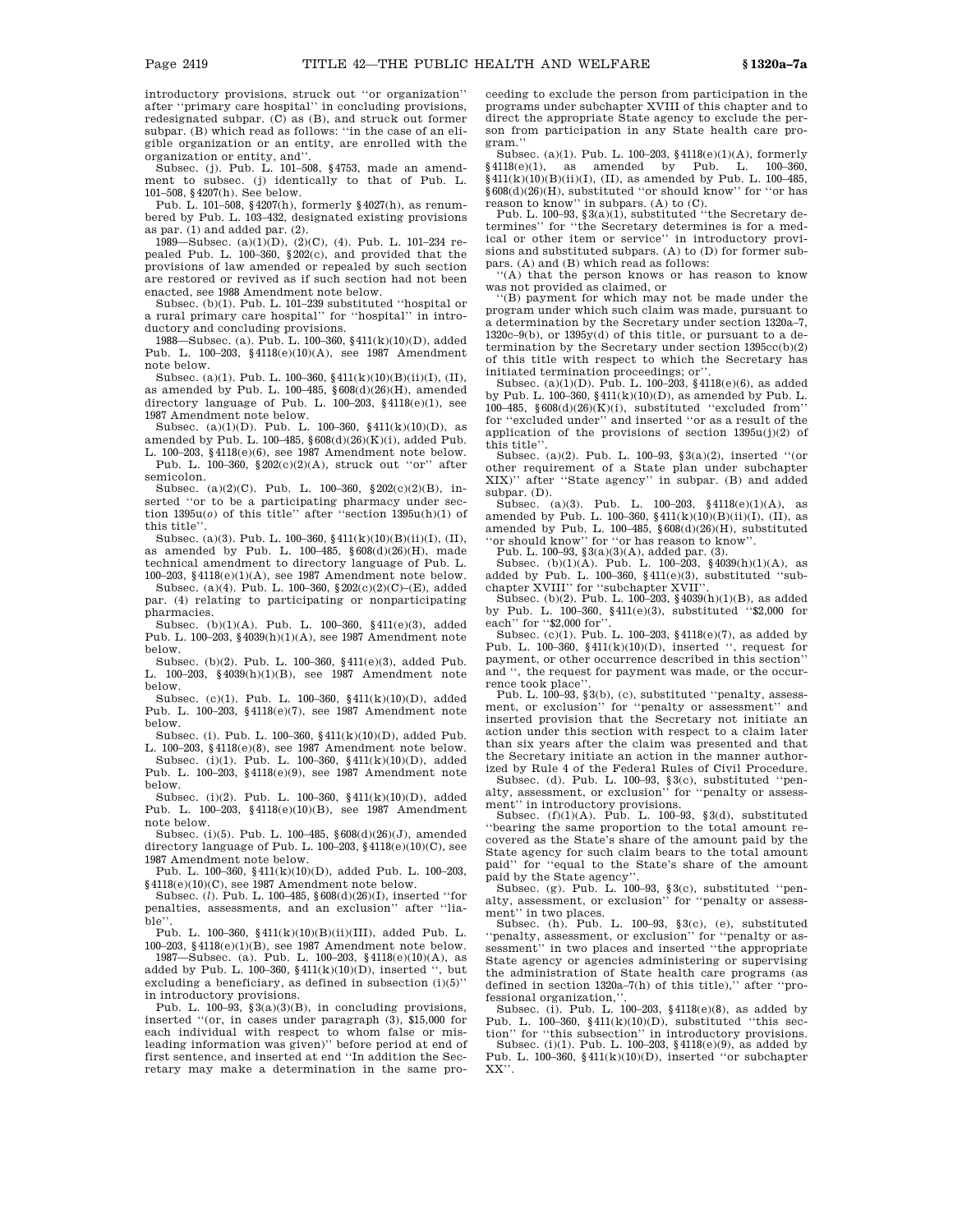Subsec. (i)(2). Pub. L. 100–203, §4118(e)(10)(B), as added by Pub. L. 100–360, §411(k)(10)(D), substituted ''for payments for items and services under subchapter XVIII, XIX, or XX of this chapter'' for ''submitted by—

''(A) a provider of services or other person, agency, or organization that furnishes an item or service under subchapter XVIII of this chapter, or

''(B) a person, agency, or organization that furnishes an item or service for which medical assistance is provided under subchapter XIX of this chapter, or

''(C) a person, agency, or organization that provides an item or service for which payment is made under subchapter V of this chapter or from an allotment to a State under such subchapter,

to the United States or a State agency, or agent thereof, for payment for health care services under subchapter XVIII or XIX of this chapter or for any item or service under subchapter V of this chapter''.

Subsec. (i)(5). Pub. L. 100–203, §4118(e)(10)(C), as added by Pub. L. 100-360,  $§411(k)(10)(D)$ , and amended by Pub. L. 100–485, §608(d)(26)(J), added par. (5).

Subsecs. (j),  $(k)$ . Pub. L. 100–93, §3(f), added subsecs.  $(j)$  and  $(k)$ .

Subsec. (*l*). Pub. L. 100–203, §4118(e)(1)(B), as added by Pub. L. 100–360, §411(k)(10)(B)(ii)(III), added subsec. (*l*).

1986—Subsec. (a)(1). Pub. L. 99–509, §9313(c)(1)(B), substituted "(i)(1)" and "(i)(2)" for "(h)(1)" and "(h)(2)", respectively.

Subsec. (b). Pub. L. 99–509, §9313(c)(1)(D), (E), added subsec. (b). Former subsec. (b) redesignated (c).

Subsec. (c). Pub. L. 99–509, §9313(c)(1)(A), (D), redesignated subsec. (b) as (c) and substituted ''subsection (a) or (b)'' for ''subsection (a)'' in pars. (1) and (2). Former subsec. (c) redesignated (d).

Subsec. (c)(3). Pub. L. 99–509, §9317(a), added par. (3). Subsec. (c)(4). Pub. L. 99–509, §9317(b), added par. (4).

Subsec. (d). Pub. L. 99–509, §9313(c)(1)(A), (D), redesignated subsec. (c) as (d) and substituted ''subsection (a) or (b)'' for ''subsection (a)'' in introductory provisions. Former subsec. (d) redesignated (e).

Subsecs. (e), (f). Pub. L. 99–509, §9313(c)(1)(D), redesignated subsecs. (d) and (e) as (e) and (f), respectively. Former subsec. (f) redesignated (g).

Subsec. (g). Pub. L. 99–509, §9313(c)(1)(A), (C), (D), redesignated subsec. (f) as (g) and substituted ''subsection (a) or (b)" for "subsection (a)" and "subsection (e)" for ''subsection (d)''. Former subsec. (g) redesignated (h).

Subsec. (h). Pub. L. 99–509, §9313(c)(1)(A), (D), redesignated subsec. (g) as (h) and substituted ''subsection (a) or (b)'' for ''subsection (a)''. Former subsec. (h) redesignated (i).

Subsec. (i). Pub. L. 99-509,  $$9313(c)(1)(D)$ , redesignated subsec. (h) as (i).

1984—Subsec. (a)(2)(C). Pub. L. 98–369, §2306(f)(1), added cl. (C).

Subsec. (g). Pub. L. 98–369, §2354(a)(3), substituted ''utilization and quality control peer review organization'' for ''Professional Standards Review Organization'

1982—Subsec. (a). Pub. L. 97–248 redesignated as part of par. (1) preceding subpar. (A) provisions formerly preceding par. (1), in subpar. (B) substituted ''or pursuant to a determination by the Secretary under section 1395cc(b)(2) of this title with respect to which the Secretary has initiated termination proceedings;'' for ''or 1395cc(b)(2) of this title,'', and in par. (2) substituted ''presents or causes to be presented to any person a request for payment which is in violation of the terms of (A) an assignment under section  $1842(b)(3)(B)(ii)$ , or  $(B)$ an agreement with a State agency not to charge a person for an item or service in excess of the amount permitted to be charged'' for ''is submitted in violation of an agreement between the person and the United States or a State agency''.

## EFFECTIVE DATE OF 2018 AMENDMENT

Pub. L. 115–123, div. E, title IV, §50412(c), Feb. 9, 2018, 132 Stat. 221, provided that: "The amendments made by this section [amending this section and section 1320a–7b of this title] shall apply to acts committed after the date of the enactment of this Act.''

## EFFECTIVE DATE OF 2015 AMENDMENT

Pub. L. 114–10, title V, §512(a)(2), Apr. 16, 2015, 129 Stat. 170, provided that: ''The amendment made by paragraph (1) [amending this section] shall apply to payments made on or after the date of the enactment of this Act [Apr. 16, 2015].''

# EFFECTIVE DATE OF 2010 AMENDMENT

Amendment by section 6408(a) of Pub. L. 111–148 applicable to acts committed on or after Jan. 1, 2010, see section  $6408(d)(1)$  of Pub. L. 111-148, set out as a note under section 1320a–7 of this title.

## EFFECTIVE DATE OF 1998 AMENDMENT

Pub. L. 105–277, div. J, title V, §5201(d), Oct. 21, 1998, 112 Stat. 2681–917, provided that: ''The amendments made by this section [amending this section and section 1320a–7d of this title] shall take effect on the date of the enactment of this Act [Oct. 21, 1998].''

## EFFECTIVE DATE OF 1997 AMENDMENT

Amendment by section 4201(c)(1) of Pub. L. 105–33 applicable to services furnished on or after Oct. 1, 1997, see section 4201(d) of Pub. L. 105–33, set out as a note under section 1395f of this title.

Pub. L. 105–33, title IV, §4304(c), Aug. 5, 1997, 111 Stat. 384, provided that:

''(1) CONTRACTS WITH EXCLUDED PERSONS.—The amendments made by subsection (a) [amending this section] shall apply to arrangements and contracts entered into after the date of the enactment of this Act [Aug. 5, 1997].

''(2) KICKBACKS.—The amendments made by subsection (b) [amending this section] shall apply to acts committed after the date of the enactment of this Act.''

Amendment by section 4331(e) of Pub. L. 105–33 effective as if included in the enactment of the Health Insurance Portability and Accountability Act of 1996, Pub. L. 104–191, see section 4331(f) of Pub. L. 105–33, set out as a note under section 1320a–7e of this title.

#### EFFECTIVE DATE OF 1996 AMENDMENT

Pub. L. 104–191, title II, §231(i), Aug. 21, 1996, 110 Stat. 2015, provided that: ''The amendments made by this section [amending this section and sections 1320c–5 and 1395mm of this title] shall apply to acts or omissions occurring on or after January 1, 1997.''

Pub. L. 104–191, title II, §232(b), Aug. 21, 1996, 110 Stat. 2015, provided that: ''The amendment made by subsection (a) [amending this section] shall apply to certifications made on or after the date of the enactment of this Act [Aug. 21, 1996].''

#### EFFECTIVE DATE OF 1989 AMENDMENT

Pub. L. 101–234, title II, §201(c), Dec. 13, 1989, 103 Stat. 1981, provided that: ''The provisions of this section [amending this section and sections 1320c–3, 1395h, 1395k, 1395*l*, 1395m, 1395n, 1395u, 1395w–2, 1395x, 1395y, 1395z, 1395aa, 1395bb, 1395cc, 1395mm, 1396a, 1396b, 1396d, and 1396n of this title, repealing section 1395w–3 of this title, and amending or repealing provisions set out as notes under sections 1320c–3, 1395b–1, 1395k, 1395m, 1395u, 1395x, 1395*ll*, and 1395ww of this title] shall take effect January 1, 1990.''

## EFFECTIVE DATE OF 1988 AMENDMENT

Amendment by Pub. L. 100–485 effective as if included in the enactment of the Medicare Catastrophic Coverage Act of 1988, Pub. L. 100–360, see section  $608(g)(1)$  of Pub. L. 100–485, set out as a note under section 704 of this title.

Amendment by section 202(c)(2) of Pub. L. 100–360 applicable to items dispensed on or after Jan. 1, 1990, see section 202(m)(1) of Pub. L. 100–360, set out as a note under section 1395u of this title.